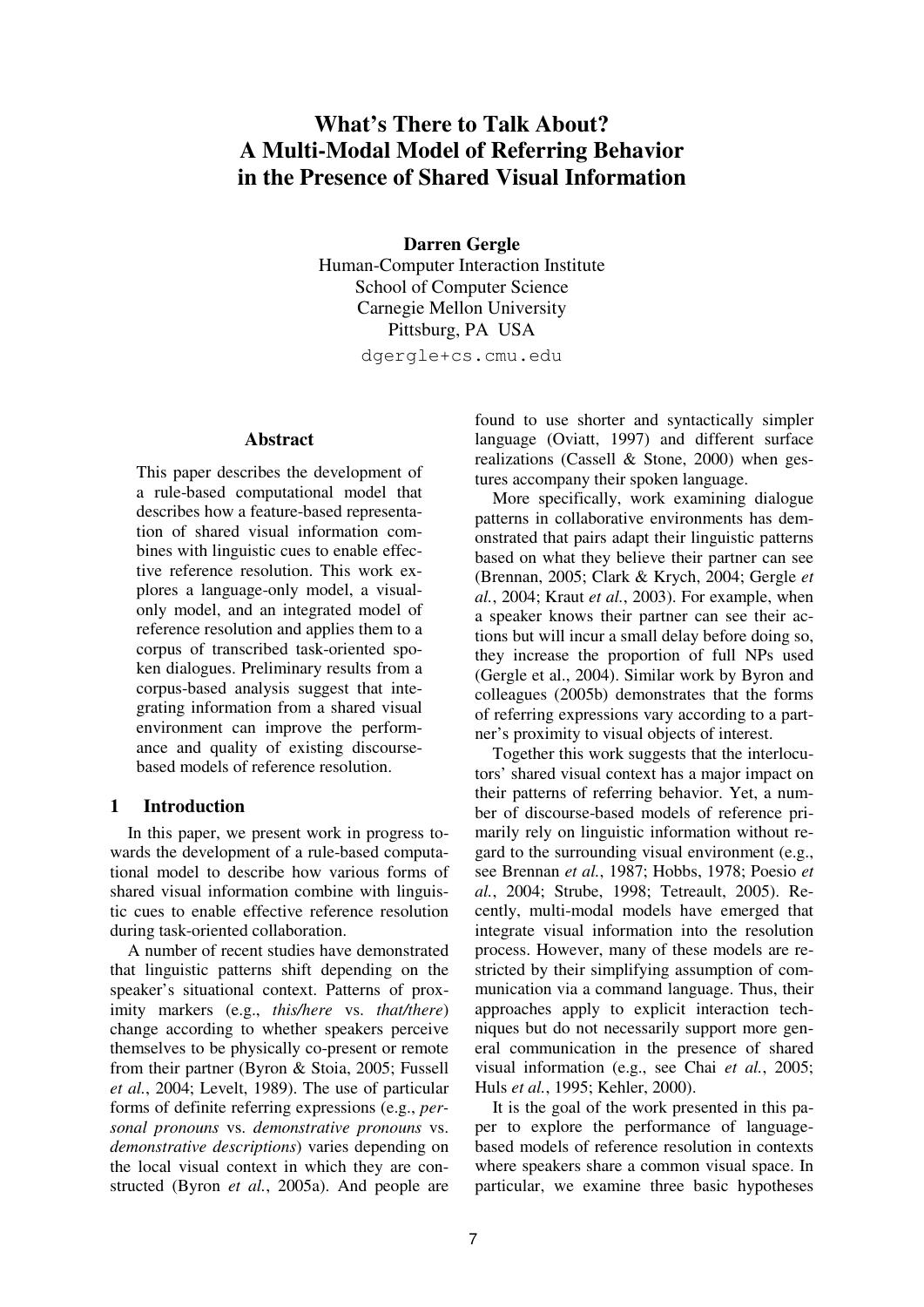regarding the likely impact of linguistic and visual salience on referring behavior. The first hypothesis suggests that visual information is disregarded and that linguistic context provides sufficient information to describe referring behavior. The second hypothesis suggests that visual salience overrides any linguistic salience in governing referring behavior. Finally, the third hypothesis posits that a balance of linguistic and visual salience is needed in order to account for patterns of referring behavior.

In the remainder of this paper, we begin by presenting a brief discussion of the motivation for this work. We then describe three computational models of referring behavior used to explore the hypotheses described above, and the corpus on which they have been evaluated. We conclude by presenting preliminary results and discussing future modeling plans.

# **2 Motivation**

There are several motivating factors for developing a computational model of referring behavior in shared visual contexts. First, a model of referring behavior that integrates a component of shared visual information can be used to increase the robustness of interactive agents that converse with humans in real-world situated environments. Second, such a model can be applied to the development of a range of technologies to support distributed group collaboration and mediated communication. Finally, such a model can be used to provide a deeper theoretical understanding of how humans make use of various forms of shared visual information in their everyday communication.

The development of an integrated multi-modal model of referring behavior can improve the performance of state-of-the-art computational models of communication currently used to support conversational interactions with an intelligent agent (Allen *et al.*, 2005; Devault *et al.*, 2005; Gorniak & Roy, 2004). Many of these models rely on discourse state and prior linguistic contributions to successfully resolve references in a given utterance. However, recent technological advances have created opportunities for humanhuman and human-agent interactions in a wide variety of contexts that include visual objects of interest. Such systems may benefit from a datadriven model of how collaborative pairs adapt their language in the presence (or absence) of shared visual information. A successful computational model of referring behavior in the presence of visual information could enable agents to emulate many elements of more natural and realistic human conversational behavior.

A computational model may also make valuable contributions to research in the area of computer-mediated communication. Video-mediated communication systems, shared media spaces, and collaborative virtual environments are technologies developed to support joint activities between geographically distributed groups. However, the visual information provided in each of these technologies can vary drastically. The shared field of view can vary, views may be misaligned between speaking partners, and delays of the sort generated by network congestion may unintentionally disrupt critical information required for successful communication (Brennan, 2005; Gergle et al., 2004). Our proposed model could be used along with a detailed task analysis to inform the design and development of such technologies. For instance, the model could inform designers about the times when particular visual elements need to be made more salient in order to support effective communication. A computational model that can account for visual salience and understand its impact on conversational coherence could inform the construction of shared displays or dynamically restructure the environment as the discourse unfolds.

A final motivation for this work is to further our theoretical understanding of the role shared visual information plays during communication. A number of behavioral studies have demonstrated the need for a more detailed theoretical understanding of human referring behavior in the presence of shared visual information. They suggest that shared visual information of the task objects and surrounding workspace can significantly impact collaborative task performance and communication efficiency in task-oriented interactions (Kraut et al., 2003; Monk & Watts, 2000; Nardi *et al.*, 1993; Whittaker, 2003). For example, viewing a partner's actions facilitates monitoring of comprehension and enables efficient object reference (Daly-Jones *et al.*, 1998), changing the amount of available visual information impacts information gathering and recovery from ambiguous help requests (Karsenty, 1999), and varying the field of view that a remote helper has of a co-worker's environment influences performance and shapes communication patterns in directed physical tasks (Fussell *et al.*, 2003). Having a computational description of these processes can provide insight into why they occur, can expose implicit and possibly inadequate simplifying assumptions underlying existing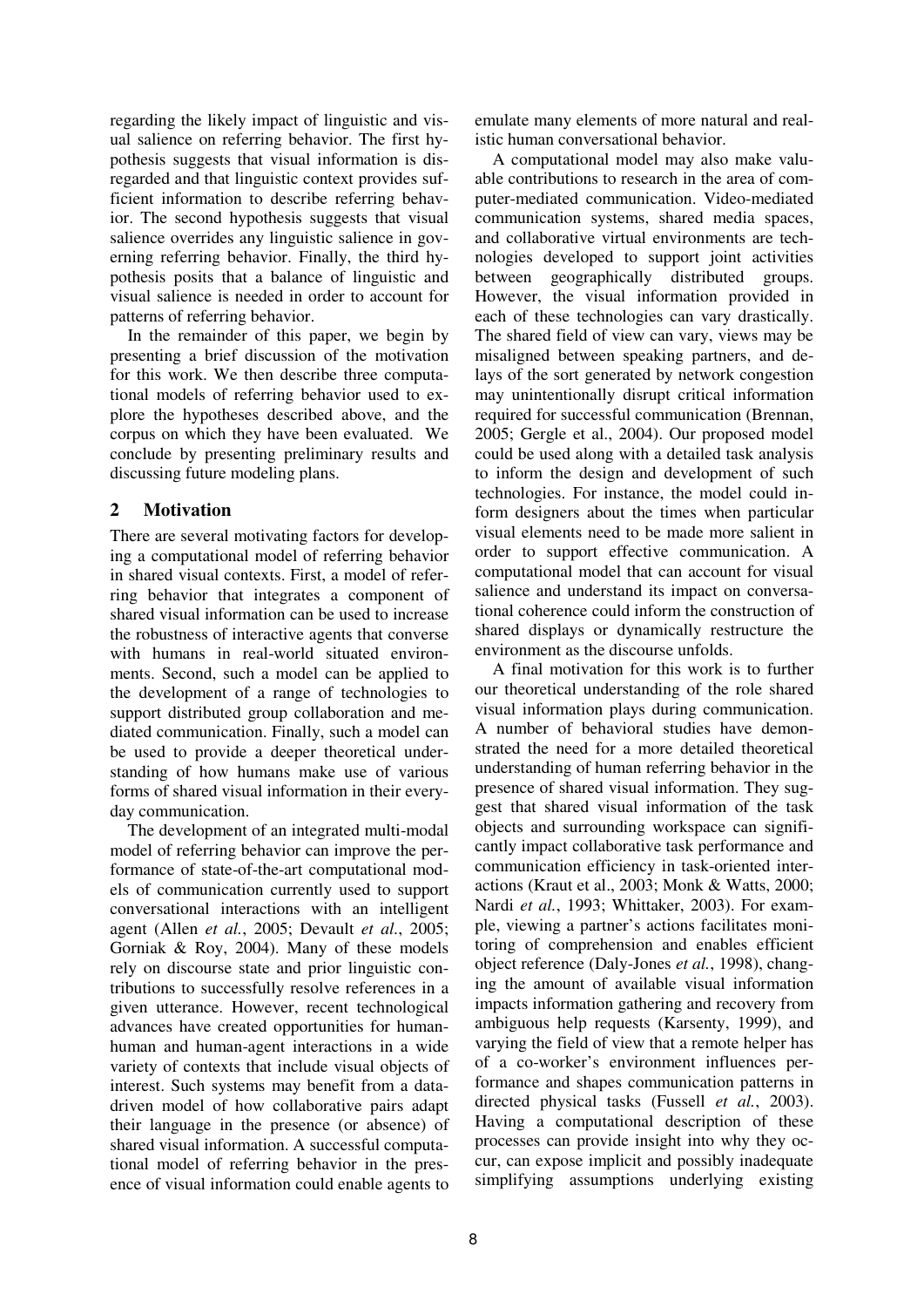theoretical models, and can serve as a guide for future empirical research.

# **3 Background and Related Work**

A review of the computational linguistics literature reveals a number of discourse models that describe referring behaviors in written, and to a lesser extent, spoken discourse (for a recent review see Tetreault, 2005). These include models based primarily on world knowledge (e.g., Hobbs *et al.*, 1993), syntax-based methods (Hobbs, 1978), and those that integrate a combination of syntax, semantics and discourse structure (e.g., Grosz *et al.*, 1995; Strube, 1998; Tetreault, 2001). The majority of these models are salience-based approaches where entities are ranked according to their grammatical function, number of prior mentions, prosodic markers, etc.

In typical language-based models of reference resolution, the licensed referents are introduced through utterances in the prior linguistic context. Consider the following example drawn from the PUZZLE CORPUS<sup>1</sup> whereby a "Helper" describes to a "Worker" how to construct an arrangement of colored blocks so they match a solution only the Helper has visual access to:

(1) Helper: Take the dark red piece. Helper: Overlap it over the orange halfway.

In excerpt (1), the first utterance uses the definite-NP "the dark red piece," to introduce a new discourse entity. This phrase specifies an actual puzzle piece that has a color attribute of dark red and that the Helper wants the Worker to position in their workspace. Assuming the Worker has correctly heard the utterance, the Helper can now expect that entity to be a shared element as established by prior linguistic context. As such, this piece can subsequently be referred to using a pronoun. In this case, most models correctly license the observed behavior as the Helper specifies the piece using "it" in the second utterance.

# **3.1 A Drawback to Language-Only Models**

However, as described in Section 2, several behavioral studies of task-oriented collaboration have suggested that visual context plays a critical role in determining which objects are salient parts of a conversation. The following example from the same PUZZLE CORPUS—in this case from a task condition in which the pairs share a visual space—demonstrates that it is not only the linguistic context that determines the potential antecedents for a pronoun, but also the physical context as well:

(2) Helper: Alright, take the dark orange block. Worker: OK. Worker: [ moved an incorrect piece ] Helper: Oh, that's not it.

In excerpt (2), both the linguistic and visual information provide entities that could be cospecified by a subsequent referent. In this excerpt, the first pronoun "that," refers to the "*[incorrect piece]*" that was physically moved into the shared visual workspace but was not previously mentioned. While the second pronoun, "it," has as its antecedent the object co-specified by the definite-NP "the dark orange block." This example demonstrates that during task-oriented collaborations both the linguistic and visual contexts play central roles in enabling the conversational pairs to make efficient use of communication tactics such as pronominalization.

# **3.2 Towards an Integrated Model**

While most computational models of reference resolution accurately resolve the pronoun in excerpt (1), many fail at resolving one or more of the pronouns in excerpt (2). In this rather trivial case, if no method is available to generate potential discourse entities from the shared visual environment, then the model cannot correctly resolve pronouns that have those objects as their antecedents.

This problem is compounded in real-world and computer-mediated environments since the visual information can take many forms. For instance, pairs of interlocutors may have different perspectives which result in different objects being occluded for the speaker and for the listener. In geographically distributed collaborations a conversational partner may only see a subset of the visual space due to a limited field of view provided by a camera. Similarly, the speed of the visual update may be slowed by network congestion.

Byron and colleagues recently performed a preliminary investigation of the role of shared visual information in a task-oriented, human-tohuman collaborative virtual environment (Byron et al., 2005b). They compared the results of a language-only model with a visual-only model, and developed a visual salience algorithm to rank the visual objects according to recency, exposure time, and visual uniqueness. In a hand-processed evaluation, they found that a visual-only model accounted for 31.3% of the referring expressions, and that adding semantic restrictions (e.g., "open

 <sup>1</sup> The details of the PUZZLE CORPUS are described in §.4.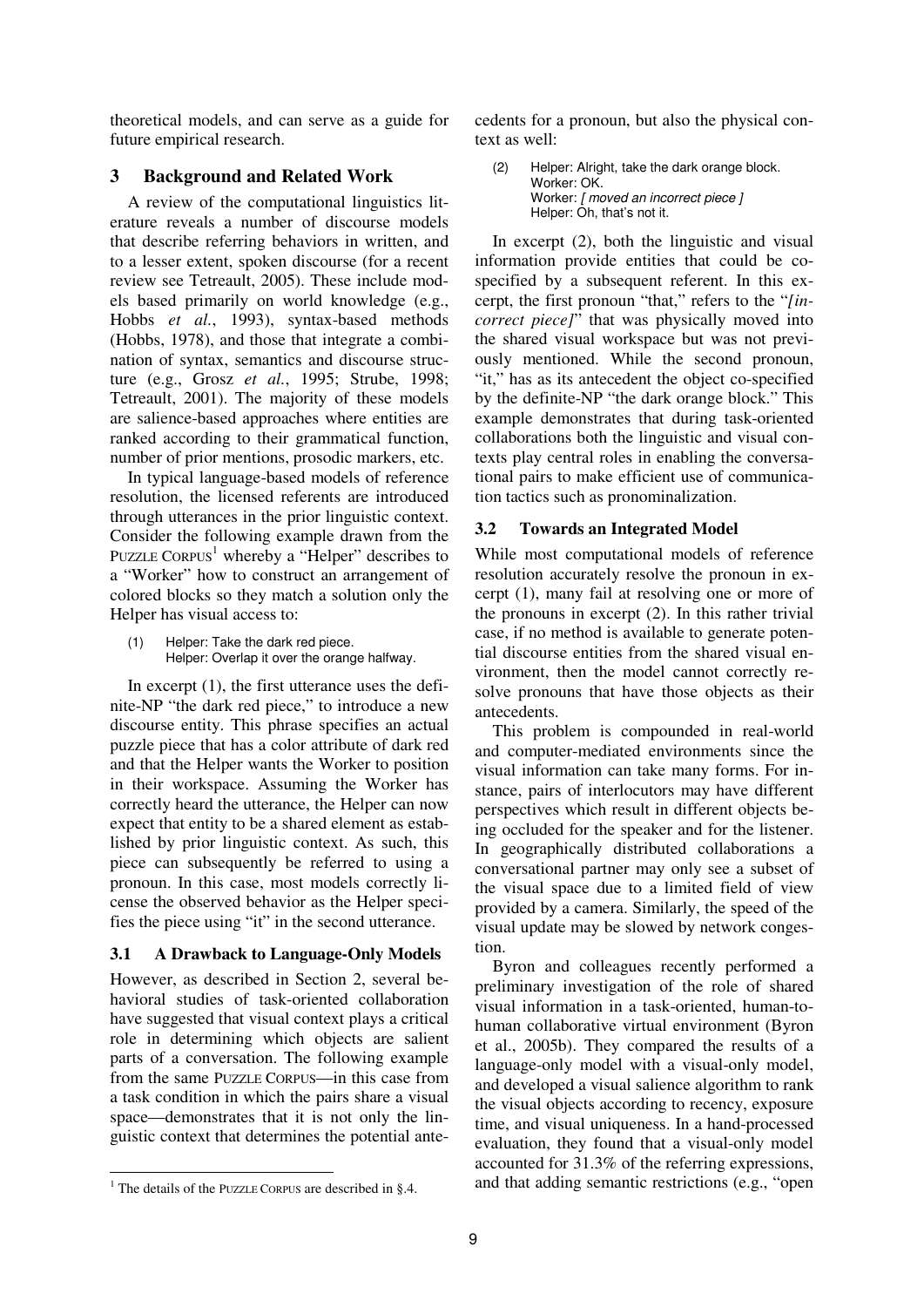that" could only match objects that could be opened, such as a door) increased performance to 52.2%. These values can be compared with a language-only model with semantic constraints that accounted for 58.2% of the referring expressions.

While Byron's visual-only model uses semantic selection restrictions to limit the number of visible entities that can be referenced, her model differs from the work reported here in that it does not make simultaneous use of linguistic salience information based on the discourse content. So, for example, referring expressions cannot be resolved to entities that have been mentioned but which are not visible. Furthermore, all other things equal, it will not correctly resolve references to objects that are most salient based on the linguistic context over the visual context. Therefore, in addition to language-only and visual-only models, we explore the development of an integrated model that uses both linguistic and visual salience to support reference resolution. We also extend these models to a new task domain that can elaborate on referential patterns in the presence of various forms of shared visual information. Finally, we make use of a corpus gathered from laboratory studies that allow us to decompose the various features of shared visual information in order to better understand their independent effects on referring behaviors.

The following section provides an overview of the task paradigm used to collect the data for our corpus evaluation. We describe the basic experimental paradigm and detail how it can be used to examine the impact of various features of a shared visual space on communication.

### **4 The Puzzle Task Corpus**

The corpus data used for the development of the models in this paper come from a subset of data collected over the past few years using a referential communication task called the puzzle study (Gergle et al., 2004).

In this task, pairs of participants are randomly assigned to play the role of "Helper" or "Worker." It is the goal of the task for the Helper to successfully describe a configuration of pieces to the Worker, and for the Worker to correctly arrange the pieces in their workspace. The puzzle solutions, which are only provided to the Helper, consist of four blocks selected from a larger set of eight. The goal is to have the Worker correctly place the four solution pieces in the proper configuration as quickly as possible so that they match the target solution the Helper is viewing.

Each participant was seated in a separate room in front of a computer with a 21-inch display. The pairs communicated over a high-quality, full-duplex audio link with no delay. The experimental displays for the Worker and Helper are illustrated in Figure 1.



Figure 1. The Worker's view (left) and the Helper's view (right).

The Worker's screen (left) consists of a staging area on the right hand side where the puzzle pieces are held, and a work area on the left hand side where the puzzle is constructed. The Helper's screen (right) shows the target solution on the right, and a view of the Worker's work area in the left hand panel. The advantage of this setup is that it allows exploration of a number of different arrangements of the shared visual space. For instance, we have varied the proportion of the workspace that is visually shared with the Helper in order to examine the impact of a limited field-of-view. We have offset the spatial alignment between the two displays to simulate settings of various video systems. And we have added delays to the speed with which the Helper receives visual feedback of the Worker's actions in order to simulate network congestion.

Together, the data collected using the puzzle paradigm currently contains 64,430 words in the form of 10,640 contributions collected from over 100 different pairs. Preliminary estimates suggest that these data include a rich collection of over 5,500 referring expressions that were generated across a wide range of visual settings. In this paper, we examine a small portion of the data in order to assess the feasibility and potential contribution of the corpus for model development.

### **4.1 Preliminary Corpus Overview**

The data collected using this paradigm includes an audio capture of the spoken conversation surrounding the task, written transcriptions of the spoken utterances, and a time-stamped record of all the piece movements and their representative state in the shared workspace (e.g., whether they are visible to both the Helper and Worker). From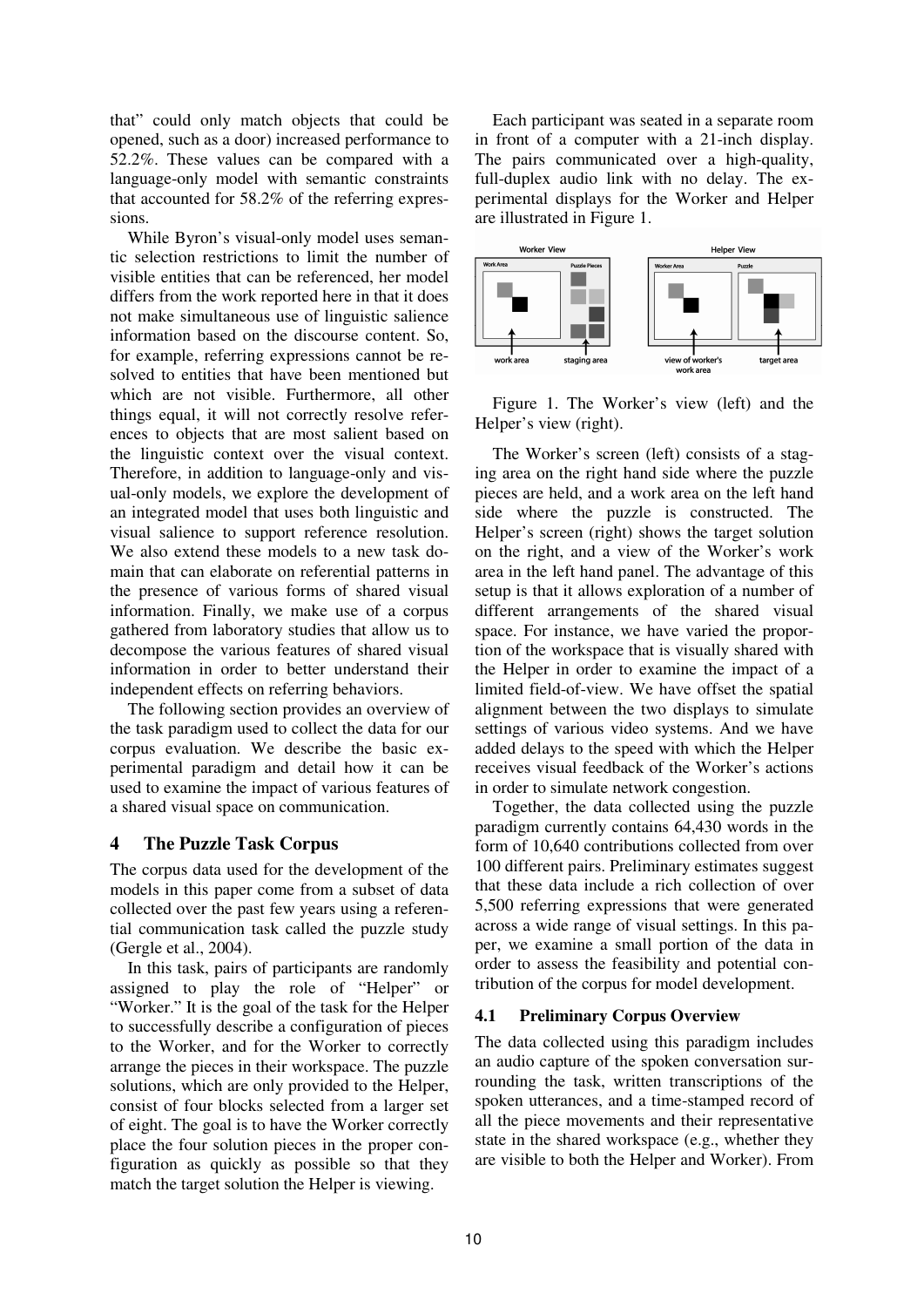these various streams of data we can parse and extract the units for inclusion in our models.

For initial model development, we focus on modeling two primary conditions from the PUZ-ZLE CORPUS. The first is the "*No Shared Visual Information*" condition where the Helper could not see the Worker's workspace at all. In this condition, the pair needs to successfully complete the tasks using only linguistic information. The second is the "*Shared Visual Information*" condition, where the Helper receives immediate visual feedback about the state of the Worker's work area. In this case, the pairs can make use of both linguistic information and shared visual information in order to successfully complete the task.

As Table 1 demonstrates, we use a small random selection of data consisting of 10 dialogues from each of the *Shared Visual Information* and *No Shared Visual Information* conditions. Each of these dialogues was collected from a unique participant pair. For this evaluation, we focused primarily on pronoun usage since this has been suggested to be one of the major linguistic efficiencies gained when pairs have access to a shared visual space (Kraut et al., 2003).

| Task<br><b>Condition</b>           | Corpus<br><b>Statistics</b> |                    |       |               |
|------------------------------------|-----------------------------|--------------------|-------|---------------|
|                                    | Dialogues                   | Contri-<br>butions | Words | Pro-<br>nouns |
| No Shared<br>Visual<br>Information | 10                          | 218                | 1181  | 30            |
| Shared<br>Visual<br>Information    | 10                          | 174                | 938   | 39            |
| Total                              | 20                          | 392                | 2119  | 69            |

Table 1. Overview of the data used.

### **5 Preliminary Model Overviews**

The models evaluated in this paper are based on Centering Theory (Grosz et al., 1995; Grosz & Sidner, 1986) and the algorithms devised by Brennan and colleagues (1987) and adapted by Tetreault (2001). We examine a language-only model based on Tetreault's Left-Right Centering (LRC) model, a visual-only model that uses a measure of visual salience to rank the objects in the visual field as possible referential anchors, and an integrated model that balances the visual information along with the linguistic information to generate a ranked list of possible anchors.

#### **5.1 The Language-Only Model**

We chose the LRC algorithm (Tetreault, 2001) to serve as the basis for our language-only model. It has been shown to fare well on task-oriented spoken dialogues (Tetreault, 2005) and was easily adapted to the PUZZLE CORPUS data.

LRC uses grammatical function as a central mechanism for resolving the antecedents of anaphoric references. It resolves referents by first searching in a left-to-right fashion within the current utterance for possible antecedents. It then makes co-specification links when it finds an antecedent that adheres to the selectional restrictions based on verb argument structure and agreement in terms of number and gender. If a match is not found the algorithm then searches the lists of possible antecedents in prior utterances in a similar fashion.

The primary structure employed in the language-only model is a ranked entity list sorted by linguistic salience. To conserve space we do not reproduce the LRC algorithm in this paper and instead refer readers to Tetreault's original formulation (2001). We determined order based on the following precedence ranking:

#### *Subject Direct Object Indirect Object*

Any remaining ties (e.g., an utterance with two direct objects) were resolved according to a leftto-right breadth-first traversal of the parse tree.

#### **5.2 The Visual-Only Model**

As the Worker moves pieces into their workspace, depending on whether or not the workspace is shared with the Helper, the objects become available for the Helper to see. The visualonly model utilized an approach based on visual salience. This method captures the relevant visual objects in the puzzle task and ranks them according to the recency with which they were *active* (as described below).

Given the highly controlled visual environment that makes up the PUZZLE CORPUS, we have complete access to the visual pieces and exact timing information about when they become visible, are moved, or are removed from the shared workspace. In the visual-only model, we maintain an ordered list of entities that comprise the shared visual space. The entities are included in the list if they are currently visible to both the Helper and Worker, and then ranked according to the recency of their activation.<sup>2</sup>

**This allows for objects to be dynamically rearranged de**pending on when they were last 'touched' by the Worker.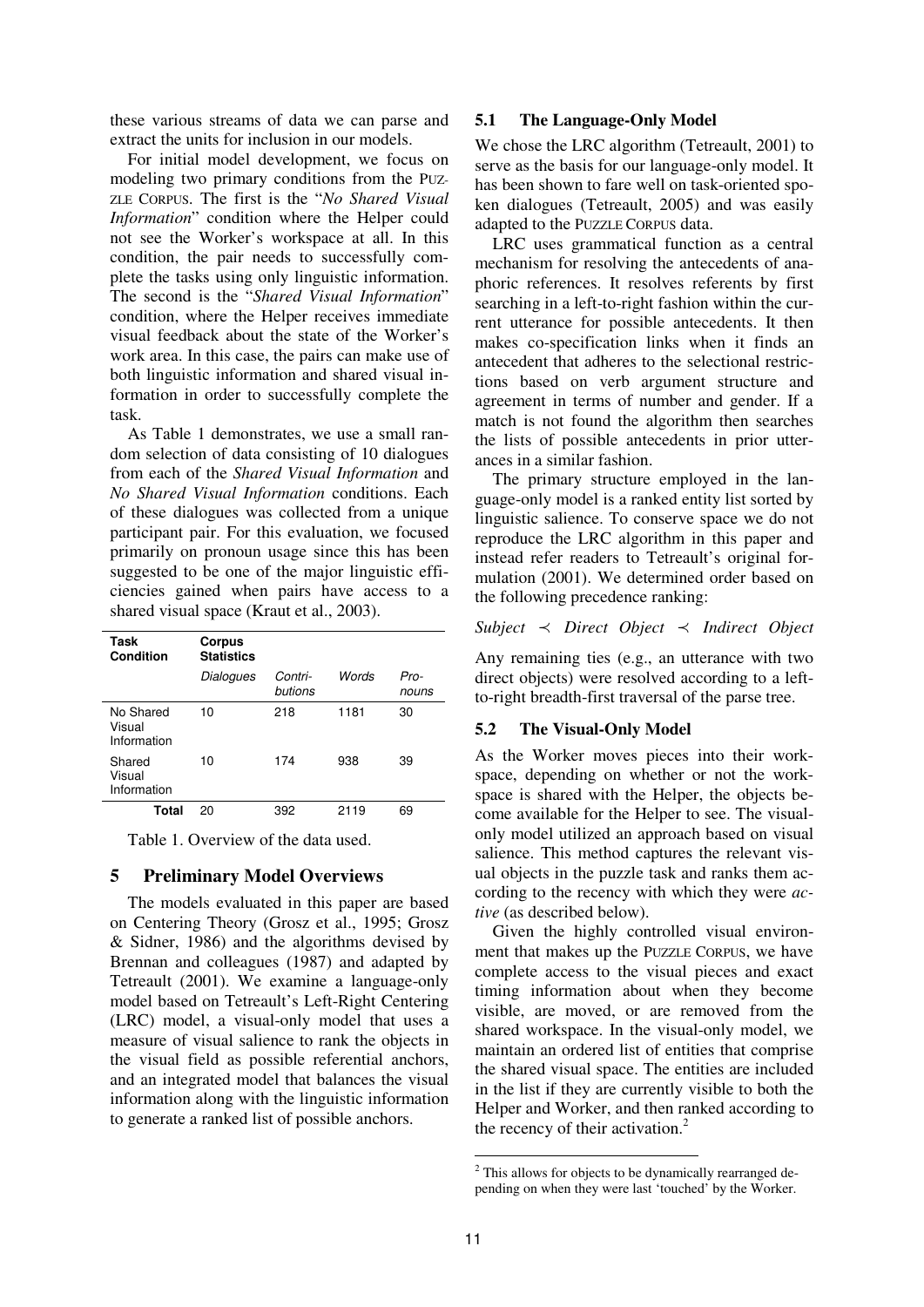#### **5.3 The Integrated Model**

We used the salience list generated from the language-only model and integrated it with the one from the visual-only model. The method of ordering the integrated list resulted from general perceptual psychology principles that suggest that highly active visual objects attract an individual's attentional processes (Scholl, 2001).

In this preliminary implementation, we defined *active objects* as those objects that had recently moved within the shared workspace. These objects are added to the top of the linguistic-salience list which essentially rendered them as the focus of the joint activity. However, people's attention to static objects has a tendency to fade away over time. Following prior work that demonstrated the utility of a visual decay function (Byron et al., 2005b; Huls et al., 1995), we implemented a three second threshold on the lifespan of a visual entity. From the time since the object was last active, it remained on the list for three seconds. After the time expired, the object was removed and the list returned to its prior state. This mechanism was intended to capture the notion that active objects are at the center of shared attention in a collaborative task for a short period of time. After that the interlocutors revert to their recent linguistic history for the context of an interaction.

It should be noted that this is work in progress and a major avenue for future work is the development of a more theoretically grounded method for integrating linguistic salience information with visual salience information.

#### **5.4 Evaluation Plan**

Together, the models described above allow us to test three basic hypotheses regarding the likely impact of linguistic and visual salience:

*Purely linguistic context.* One hypothesis is that the visual information is completely disregarded and the entities are salient purely based on linguistic information. While our prior work has suggested this should not be the case, several existing computational models function only at this level.

*Purely visual context.* A second possibility is that the visual information completely overrides linguistic salience. Thus, visual information dominates the discourse structure when it is available and relegates linguistic information to a subordinate role. This too should be unlikely given the fact that not all discourse deals with external elements from the surrounding world.

*A balance of syntactic and visual context.* A third hypothesis is that both linguistic entities and visual entities are required in order to accurately and perspicuously account for patterns of observed referring behavior. Salient discourse entities result from some balance of linguistic salience and visual salience.

# **6 Preliminary Results**

In order to investigate the hypotheses described above, we examined the performance of the models using hand-processed evaluations of the PUZZLE CORPUS data. The following presents the results of the three different models on 10 trials of the PUZZLE CORPUS in which the pairs had no shared visual space, and 10 trials from when the pairs had access to shared visual information representing the workspace. Two experts performed qualitative coding of the referential anchors for each pronoun in the corpus with an overall agreement of 88% (the remaining anomalies were resolved after discussion).

As demonstrated in Table 2, the language-only model correctly resolved 70% of the referring expressions when applied to the set of dialogues where only language could be used to solve the task (i.e., the no shared visual information condition). However, when the same model was applied to the dialogues from the task conditions where shared visual information was available, it only resolved 41% of the referring expressions correctly. This difference was significant,  $\chi^2(1)$ ,  $N=69$ ) = 5.72, p = .02.

|                            | <b>No Shared Visual</b><br><b>Information</b> | <b>Shared Visual</b><br><b>Information</b> |
|----------------------------|-----------------------------------------------|--------------------------------------------|
| Language<br>Model          | $70.0\%$ $(21/30)$                            | $41.0\%$ $(16/39)$                         |
| Visual<br>Model            | n/a                                           | 66.7% (26 / 39)                            |
| Integrated<br><b>Model</b> | 70.0% (21 / 30)                               | 69.2% (27 / 39)                            |

Table 2. Results for all pronouns in the subset of the PUZZLE CORPUS evaluated.

In contrast, when the visual-only model was applied to the same data derived from the task conditions in which the shared visual information was available, the algorithm correctly resolved 66.7% of the referring expressions. In comparison to the 41% produced by the language-only model. This difference was also significant,  $\chi^2(1)$ ,  $N=78$ ) = 5.16, p = .02. However, we did not find evidence of a difference between the performance of the visual-only model on the visual task conditions and the language-only model on the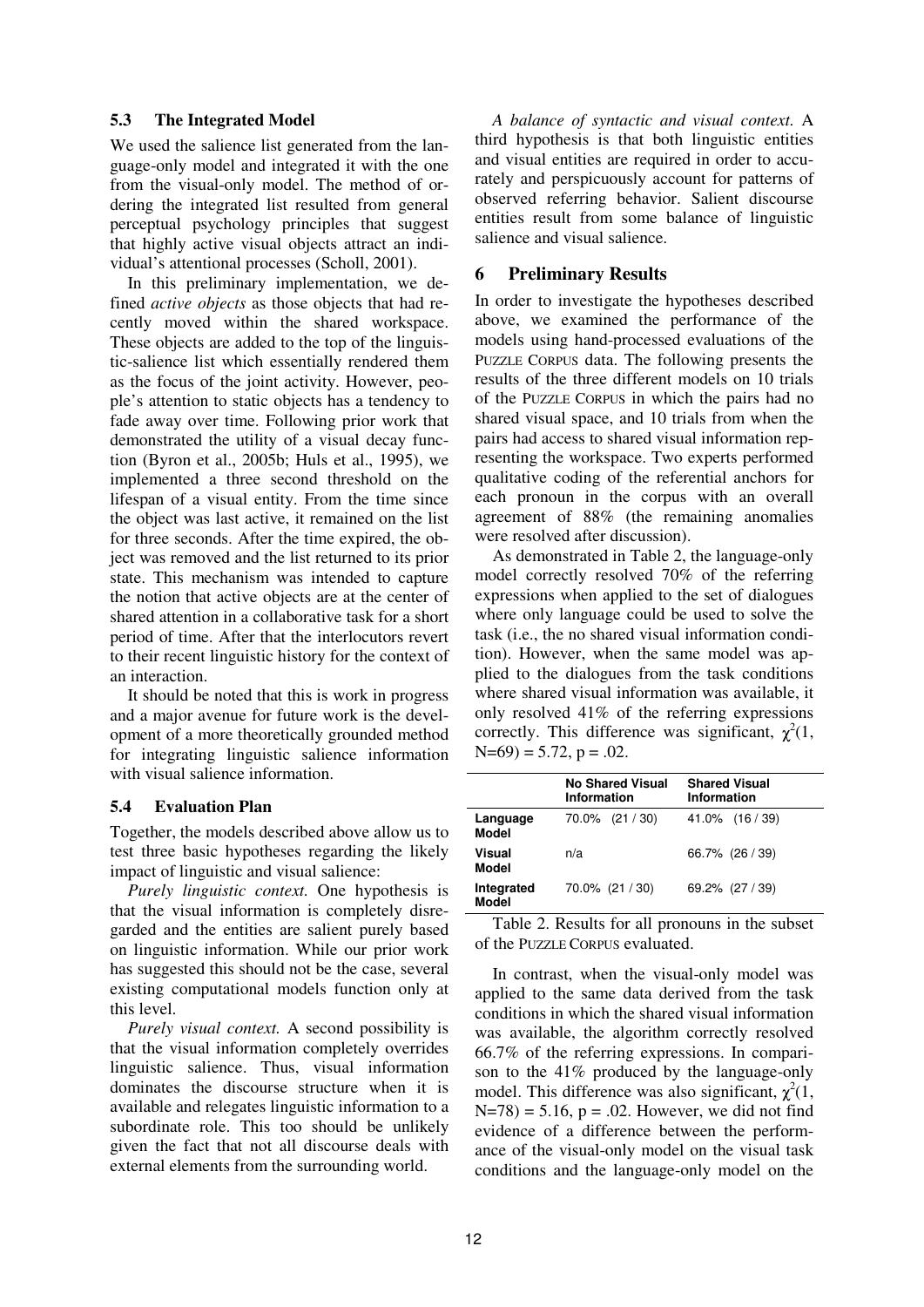language task conditions,  $\chi^2(1, N=69) = .087$ , p = .77 (*n.s*.).

The integrated model with the decay function also performed reasonably well. When the integrated model was evaluated on the data where only language could be used it effectively reverts back to a language-only model, therefore achieving the same 70% performance. Yet, when it was applied to the data from the cases when the pairs had access to the shared visual information it correctly resolved 69.2% of the referring expressions. This was also better than the 41% exhibited by the language-only model,  $\chi^2(1, N=78)$  = 6.27,  $p = .012$ ; however, it did not statistically outperform the visual-only model on the same data,  $\chi^2(1, N=78) = .059$ , p = .81 (*n.s.*).

In general, we found that the language-only model performed reasonably well on the dialogues in which the pairs had no access to shared visual information. However, when the same model was applied to the dialogues collected from task conditions where the pairs had access to shared visual information the performance of the language-only model was significantly reduced. However, both the visual-only model and the integrated model significantly increased performance. The goal of our current work is to find a better integrated model that can achieve significantly better performance than the visualonly model. As a starting point for this investigation, we present an error analysis below.

#### **6.1 Error Analysis**

In order to inform further development of the model, we examined a number of failure cases with the existing data. The first thing to note was that a number of the pronouns used by the pairs referred to larger visible structures in the workspace. For example, the Worker would sometimes state, "like this?", and ask the Helper to comment on the overall configuration of the puzzle. Table 3 presents the performance results of the models after removing all expressions that did not refer to pieces of the puzzle.

|                            | <b>No Shared Visual</b><br>Information | <b>Shared Visual</b><br>Information |
|----------------------------|----------------------------------------|-------------------------------------|
| Language<br>Model          | 77.7% (21 / 27)                        | 47.0% (16 / 34)                     |
| Visual<br>Model            | n/a                                    | 76.4% (26 / 34)                     |
| Integrated<br><b>Model</b> | 77.7% (21 / 27)                        | 79.4% (27 / 34)                     |

Table 3. Model performance results when restricted to piece referents.

In the errors that remained, the language-only model had a tendency to suffer from a number of higher-order referents such as events and actions. In addition, there were several errors that resulted from chaining errors where the initial referent was misidentified. As a result, all subsequent chains of referents were incorrect.

The visual-only model and the integrated model had a tendency to suffer from timing issues. For instance, the pairs occasionally introduced a new visual entity with, "this one?" However, the piece did not appear in the workspace until a short time *after* the utterance was made. In such cases, the object was not available as a referent on the object list. In the future we plan to investigate the temporal alignment between the visual and linguistic streams.

In other cases, problems simply resulted from the unique behaviors present when exploring human activities. Take the following example,

#### (3) Helper: There is an orange red that obscures half of it and it is to the left of it

In this excerpt, all of our models had trouble correctly resolving the pronouns in the utterance. However, while this counts as a strike against the model performance, the model actually presented a true account of human behavior. While the model was confused, so was the Worker. In this case, it took three more contributions from the Helper to unravel what was actually intended.

### **7 Future Work**

In the future, we plan to extend this work in several ways. First, we plan future studies to help expand our notion of visual salience. Each of the visual entities has an associated number of domain-dependent features. For example, they may have appearance features that contribute to overall salience, become activated multiple times in a short window of time, or be more or less salient depending on nearby visual objects. We intend to explore these parameters in detail.

Second, we plan to appreciably enhance the integrated model. It appears from both our initial data analysis, as well as our qualitative examination of the data, that the pairs make tradeoffs between relying on the linguistic context and the visual context. Our current instantiation of the integrated model could be enhanced by taking a more theoretical approach to integrating the information from multiple streams.

Finally, we plan to perform a large-scale computational evaluation of the entire PUZZLE CORPUS in order to examine a much wider range of visual